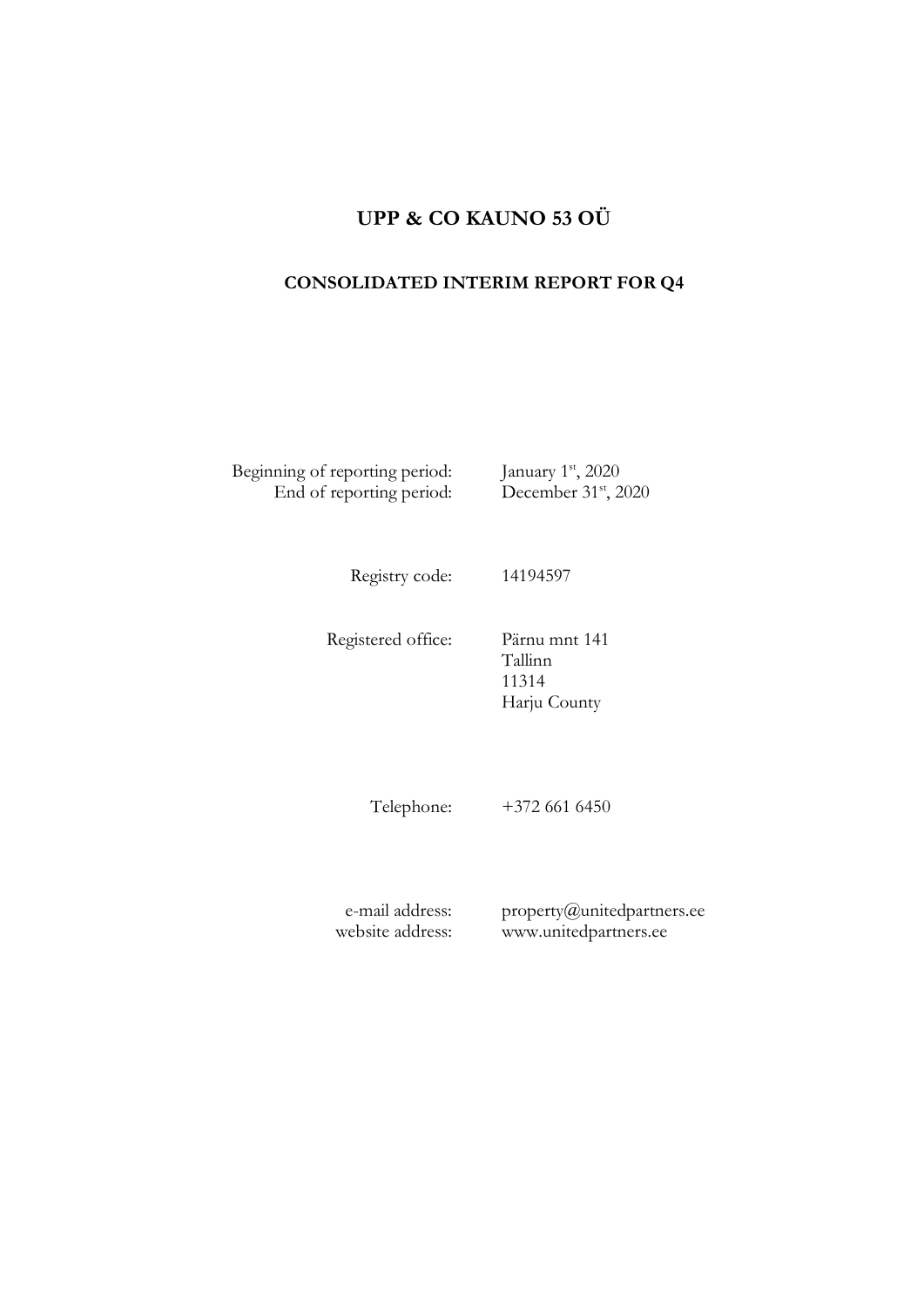# **MANAGEMENT REPORT**

#### **General information**

UPP & CO Kauno 53 OÜ, the parent company of the consolidation group, was founded in order to acquire and manage investment property and involve additional capital for these transactions.

In 2017, the company acquired 100% holding in Promalita UAB, a company registered in the Republic of Lithuania, which owns a logistics centre near Vilnius. The net internal area of the centre is 21,232 m2 and it is fully rented out. Rimi retail chain is the anchor tenant.

The consolidation group considers the general (macroeconomic) condition of the operating environment to be good and its impact on economic performance is neutral. Likewise, the business operations of the consolidation group are not affected by seasonality as the economic activity is not cyclical by nature. The activities of the company have no major environmental and social impacts.

No risks related to fluctuations in currency exchange, interest and stock exchange rates have emerged during the financial year and the period of preparation of the report. Since the consolidation group was created solely for its current activities, there are no planned structural changes in business operations.

The management is not in possession of any information concerning trends, uncertainties, claims, obligations or events that could likely have a significant impact on the prospects of the consolidation group in the period following the reporting period outside the regular commercial activities of the consolidation group.

The commercial activities of the consolidation group constitute collecting income from rent, managing the real estate object, and servicing loan obligations. Loan obligations comprise bonds with a fixed interest rate and an investment loan whose interest is also fixed with a derivative contract. In terms of income, there is stable triple net lease income from lessees that is for the most part fixed with medium to long-term contracts and indexed according to inflation. Arising from the commercial activities of the consolidation group, its economic activities and financial results are generally not easily affected by various external factors.

#### **Important events**

Apart from the COVID-19 outbreak, there were no significant events or changes in the Company or the consolidation group during the reporting period. There were no changes or major events in the logistics center or its tenants during the reporting period.

No significant R&D projects or related expenditures are foreseen in the current or subsequent periods. Nor has the Group entered into any commitments or guarantees that could materially affect the results of the next financial periods.

As of the end of the reporting period the property is fully leased.

#### **Comment on economic performance and management report**

Net rental income was 325 237 euros for the fourth quarter of 2020 (2019 fourth quarter: 320 222). Operating profit was 232 713 euros for the fourth quarter of 2020 (2019 fourth quarter: 252 418). Net income was 43 840 euros for the fourth quarter of 2020 (2019 fourth quarter: 73 840).

The consolidation group is profitable and the increase in retained earnings ensures the required flexibility for bond redemption in the future. The Company is not planning to disburse the retained earnings before bond redemption. The Company has gradually reduced its obligation towards OP Bank, which strengthens the cash flow of the Company and provides the fundamentals for increase in profitability in the future.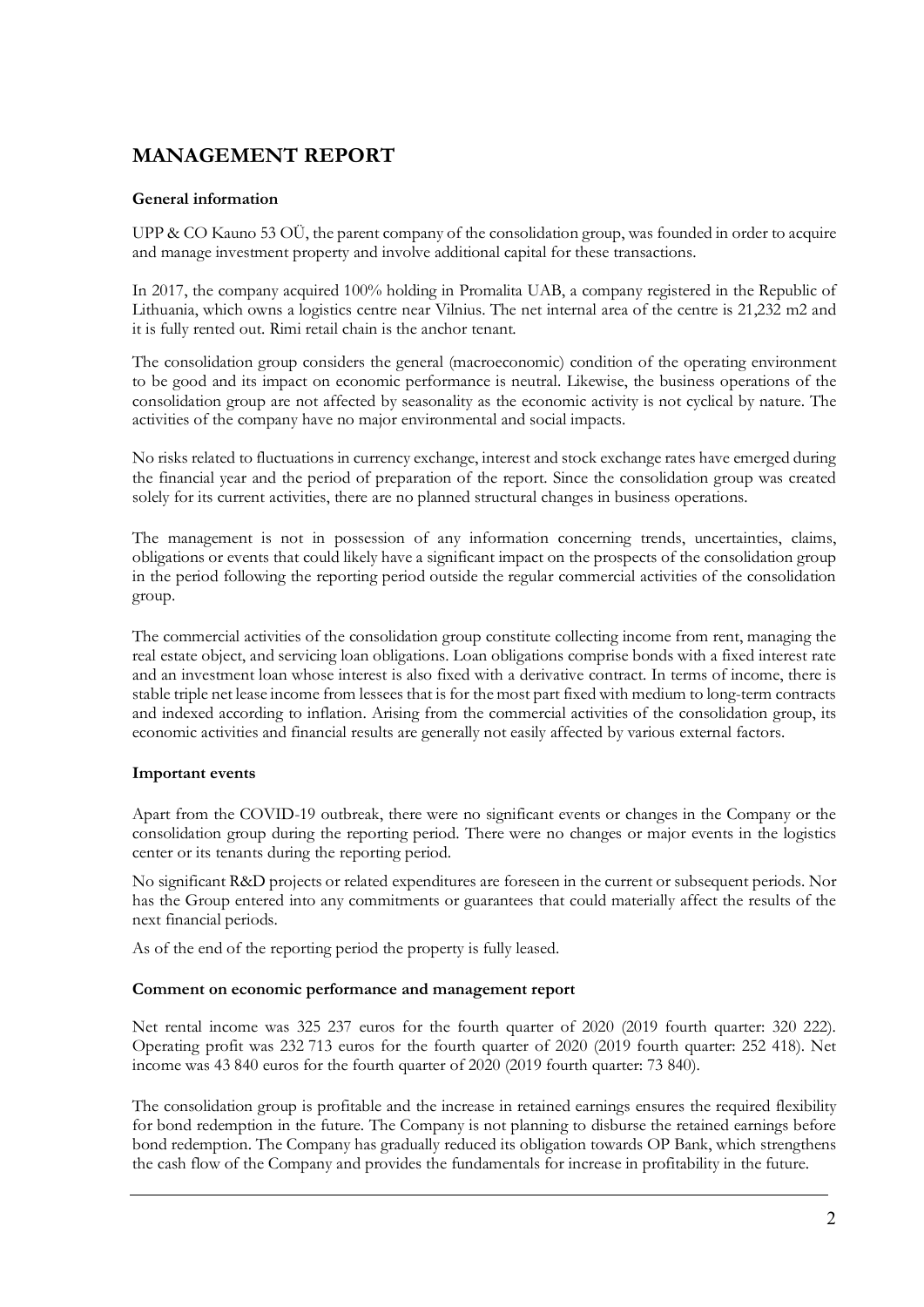No significant events other than regular operating activities, including the timely receipt of rent and utility charges, took place as of the end of the fourth quarter of 2020.

| Financial ratios of the Group | 2020 12 months | 2019 12 months |
|-------------------------------|----------------|----------------|
| Debt to equity ratio          | 8,12           | 11,18          |
| Debt ratio                    | 0.91           | 0,93           |
| Long-term debt ratio          | 0.91           | 0,93           |
| Return on equity %            | $22\%$         | 31%            |
| Equity ratio                  | 0.09           | 0,07           |
| Return on assets $\%$         | 1,99%          | 2,15%          |
| Formulas for ratios           |                |                |

Debt to equity ratio  $=$  interest bearing liabilities/equity

Debt ratio = liabilities/ $(liabili$ ties+ equity)

Long-term debt ratio  $=$  long-term liabilities/(long-term liabilities  $+$  equity) Return on equity (ROE %) = (net profit/average equity for 12 months)  $*100$ 

Equity ratio  $=$  equity/average assets (12 months)

Return on assets  $(ROA \%)$  = net profit/assets\*100

#### **Management board and Supervisory board**

The management board of UPP & CO Kauno 53 OÜ consists of one member: Marko Tali, Chairman of the Management Board.

The supervisory board of UPP & CO Kauno 53 OÜ consists of three members: Mart Tooming, Tarmo Rooteman, Hallar Loogma.

No remuneration or other benefits are provided to the members of the management board and the supervisory board.

Other than the management board and the supervisory board, the Company has no employees.

Member of Management Board Marko Tali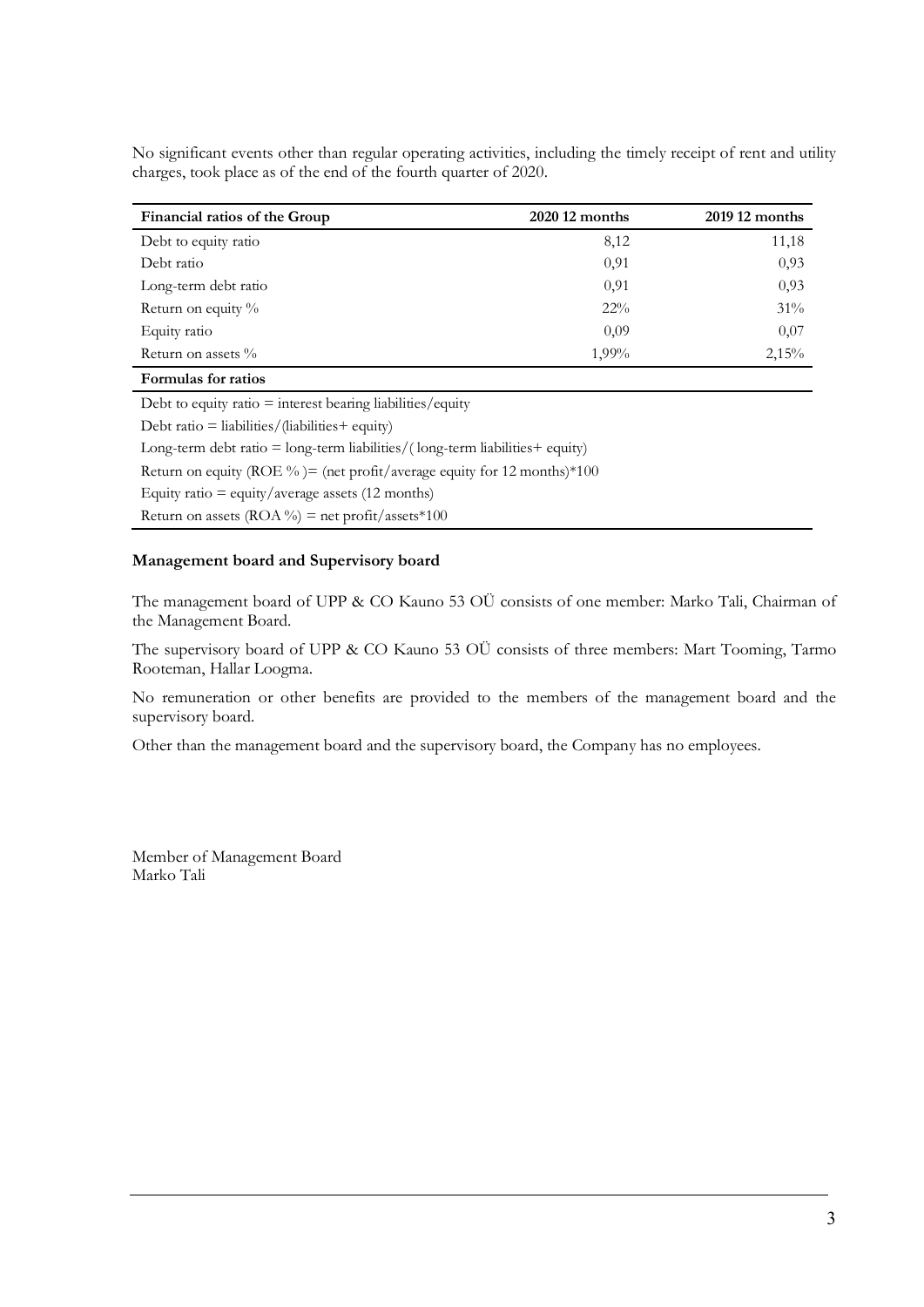# **CONSOLIDATED INTERIM ANNUAL ACCOUNTS**

### **CONSOLIDATED BALANCE SHEET** (EUR)

|                                     | 31.12.2020    | 31.12.2019 |
|-------------------------------------|---------------|------------|
|                                     |               |            |
| Cash                                | 477 621       | 362 919    |
| Receivables and prepayments         | 7688          | 11 458     |
| Total current assets                | 485 309       | 374 377    |
|                                     |               |            |
| Investment properties               | 15 750 000    | 15 750 000 |
| Tangible fixed assets               | 7 7 0 7       | 14 049     |
| Goodwill                            | 640 412       | 853 880    |
| <b>Total fixed assets</b>           | 16 398 119    | 16 617 929 |
| <b>TOTAL ASSETS</b>                 | 16 883 428    | 16 992 306 |
| Short-term loans payable            | 460 000       | 460 000    |
| Payables and prepayments            | 175 275       | 143 297    |
| <b>Total current liabilities</b>    | 635 275       | 603 297    |
| Long-term loans payable             | 12 425 184    | 12 885 183 |
| Long-term provisions                | 2 2 9 2 4 2 8 | 2 309 664  |
| Total non-current liabilities       | 14 717 612    | 15 194 847 |
| <b>TOTAL LIABILITIES</b>            | 15 352 887    | 15 798 144 |
| Share capital                       | 2 500         | 2 500      |
| Retained earnings                   | 1 528 041     | 1 191 662  |
| <b>TOTAL EQUITY</b>                 | 1 530 541     | 1 194 162  |
|                                     |               |            |
| <b>TOTAL LIABILITIES AND EQUITY</b> | 16 883 428    | 16 992 306 |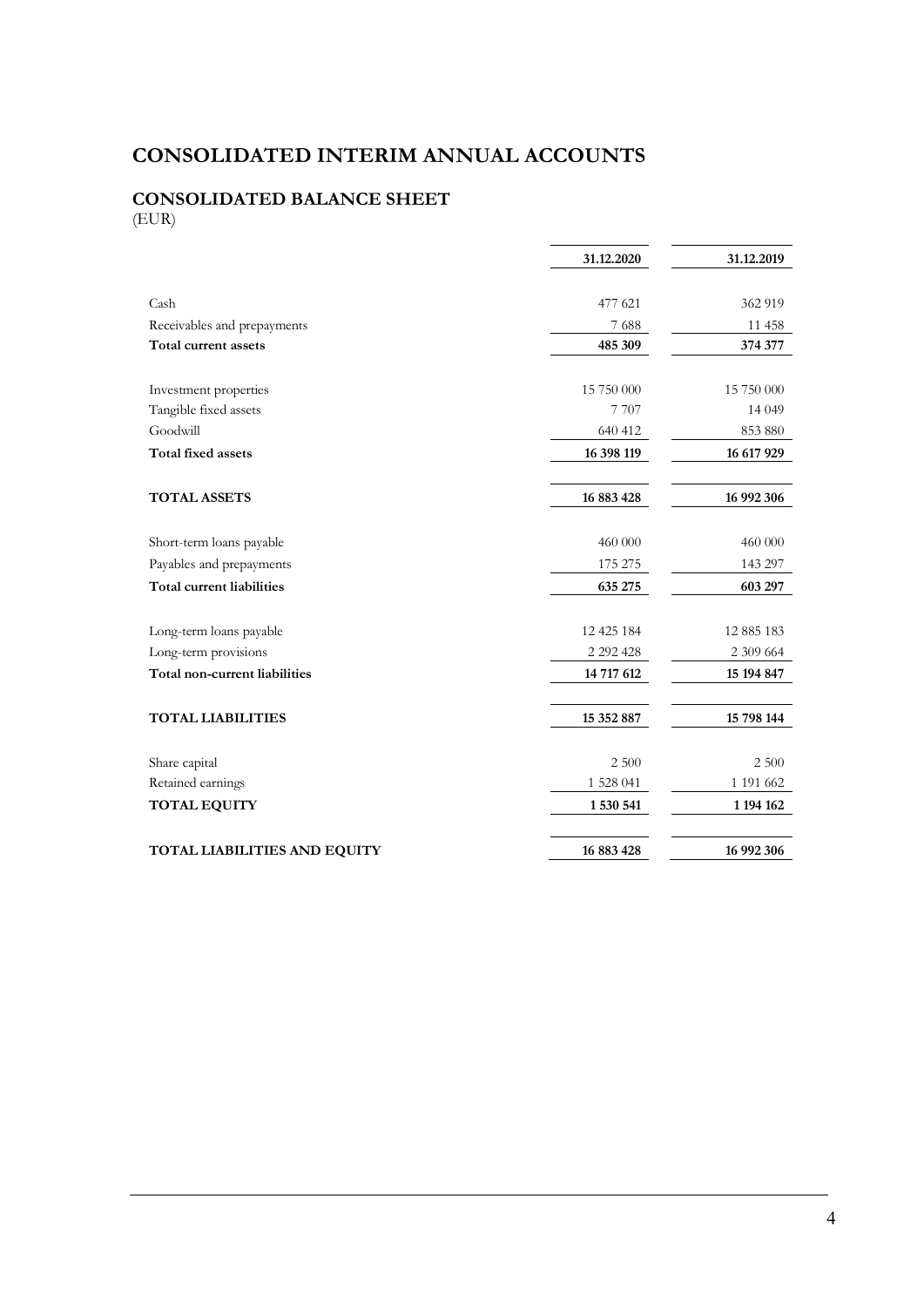## **CONSOLIDATED INCOME STATEMENT**

(EUR), per year

|                                                                          | 2020<br>12 months | 2020 4Q   | 2019<br>12 months | 2019 4Q   |
|--------------------------------------------------------------------------|-------------------|-----------|-------------------|-----------|
| Sales revenue                                                            | 1 305 019         | 325 237   | 1 287 781         | 320 222   |
| Other operating revenue                                                  | $\theta$          | $\theta$  | 50 000            | 50 000    |
| Other operating expenses                                                 | $-94.341$         | $-37905$  | $-46255$          | $-12.557$ |
| Staff costs                                                              | $-261$            | $-22$     | $-292$            | $-40$     |
| Depreciation of fixed assets                                             | $-219809$         | $-54597$  | $-221531$         | $-55207$  |
| Ohter costs                                                              | $\theta$          | $\theta$  | $-1337$           | $\theta$  |
| Operating profit                                                         | 990 607           | 232 713   | 1 068 366         | 302 418   |
| Financial income (expenses)                                              | $-609800$         | $-193380$ | $-562170$         | $-140076$ |
| Profit before income tax                                                 | 380 807           | 39 333    | 506 196           | 162 342   |
| Income tax                                                               | $-44183$          | 4 5 0 7   | $-141039$         | $-19473$  |
| Net profit for financial year                                            | 336 624           | 43 840    | 365 157           | 142 869   |
| including the share of the owners of the parent<br>company in net profit | 336 624           | 43 840    | 365 157           | 142 869   |